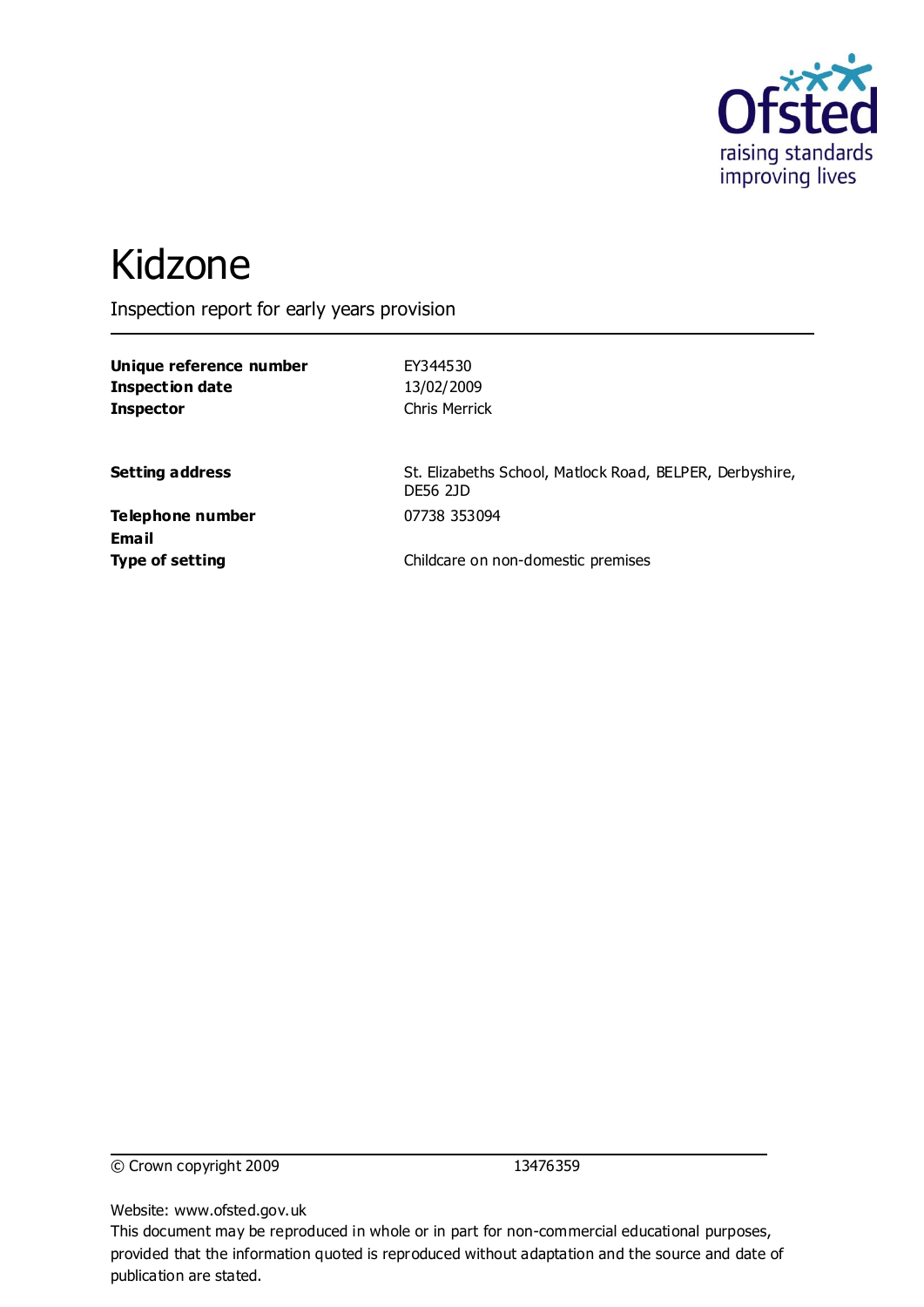### **Introduction**

This inspection was carried out by Ofsted under Sections 49 and 50 of the Childcare Act 2006 on the quality and standards of the registered early years provision. 'Early years provision' refers to provision regulated by Ofsted for children from birth to 31 August following their fifth birthday (the early years age group). The registered person must ensure that this provision complies with the statutory framework for children's learning, development and welfare, known as the *Early* Years Foundation Stage.

The report includes information on any complaints about the childcare provision which Ofsted has received since the last inspection or registration whichever is the later, which require Ofsted or the provider to take action in Annex C.

The provider must provide a copy of this report to all parents with children at the setting where reasonably practicable. The provider must provide a copy of the report to any other person who asks for one, but may charge a fee for this service (The Childcare (Inspection) Regulations 2008 regulations 9 and 10).

Children only attend this setting before and/or after the school day and/or during the school holidays. The judgements in this report reflect the quality of early years provision offered to children during those periods.

The setting also makes provision for children older than the early years age group which is registered on the voluntary and/or compulsory part(s) of the Childcare Register. This report does not include an evaluation of that provision, but a comment about compliance with the requirements of the Childcare Register is included in Annex B.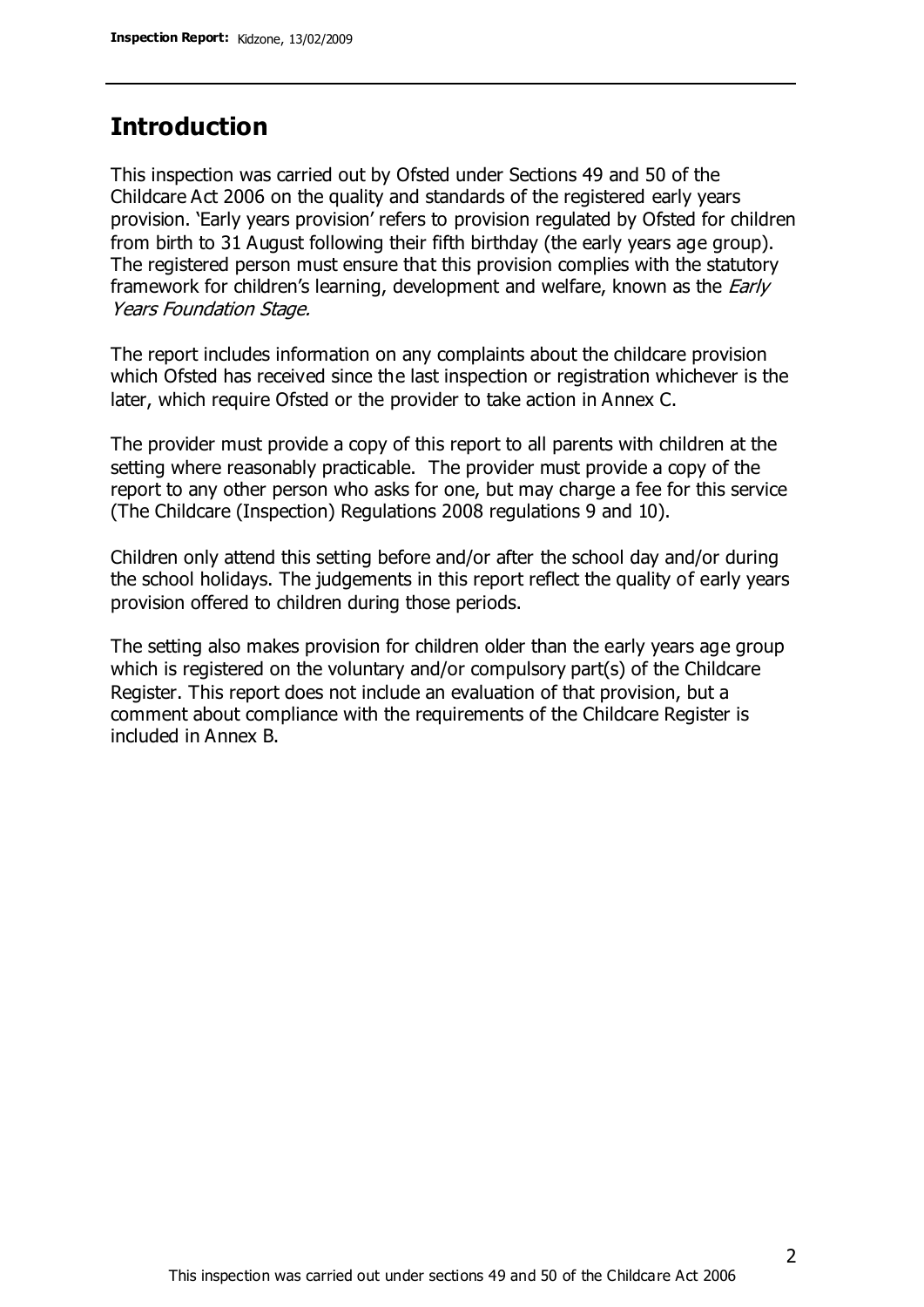### **Description of the setting**

Kidzone out of school club opened in 2006 and operates from St. Elizabeth's School in Belper, Derbyshire. A maximum of 52 children, aged three to eight years, may attend the club at any one time. The club is open term time from Monday to Friday, 07.30 to 09.00 and 15.30 to 18.00 and from 07.30 to 18.00 during school holidays. All children share access to a secure enclosed outdoor play area.

There are 38 children on roll. Of these eight are under five years of age. Children come from the local area and good partnerships are in place with the schools that the children attend. The club supports children with learning difficulties and/or disabilities. There is access, for those who are disabled, to the hall and computer room though not to the upstairs playroom. There are no children with English as an additional language on roll.

The club employs two members of staff. The club leader holds an NVQ Level 3 in play work and is working towards Level 4. The other members of staff are working towards play work qualifications and they have completed both the special needs and safeguarding training.

The club is currently on the Early Years Register and both the compulsory and voluntary parts of the Childcare Register.

### **Overall effectiveness of the early years provision**

Provision is good with some outstanding features. The setting successfully ensures that all children are fully included in the life of the setting and their needs are fully met. Proactive leadership ensures that staff have a good awareness of the requirements of the Early Years Foundation Stage and as a result children benefit from a stimulating, well-resourced environment. There is a high commitment to continuous improvement through regular evaluation of practice, supported by ongoing training and staff development.

### **What steps need to be taken to improve provision further?**

To further improve the early years provision the registered person should:

- use the role play areas even more fully to develop early reading and writing skills
- develop further the strategies for recording children's learning.

### **The leadership and management of the early years provision**

Leadership and management is extremely effective. All possible steps are taken to safeguard children's health and safety. In addition to statutory regulations, daily risk and fire assessments are completed, vehicle checks are in place for drivers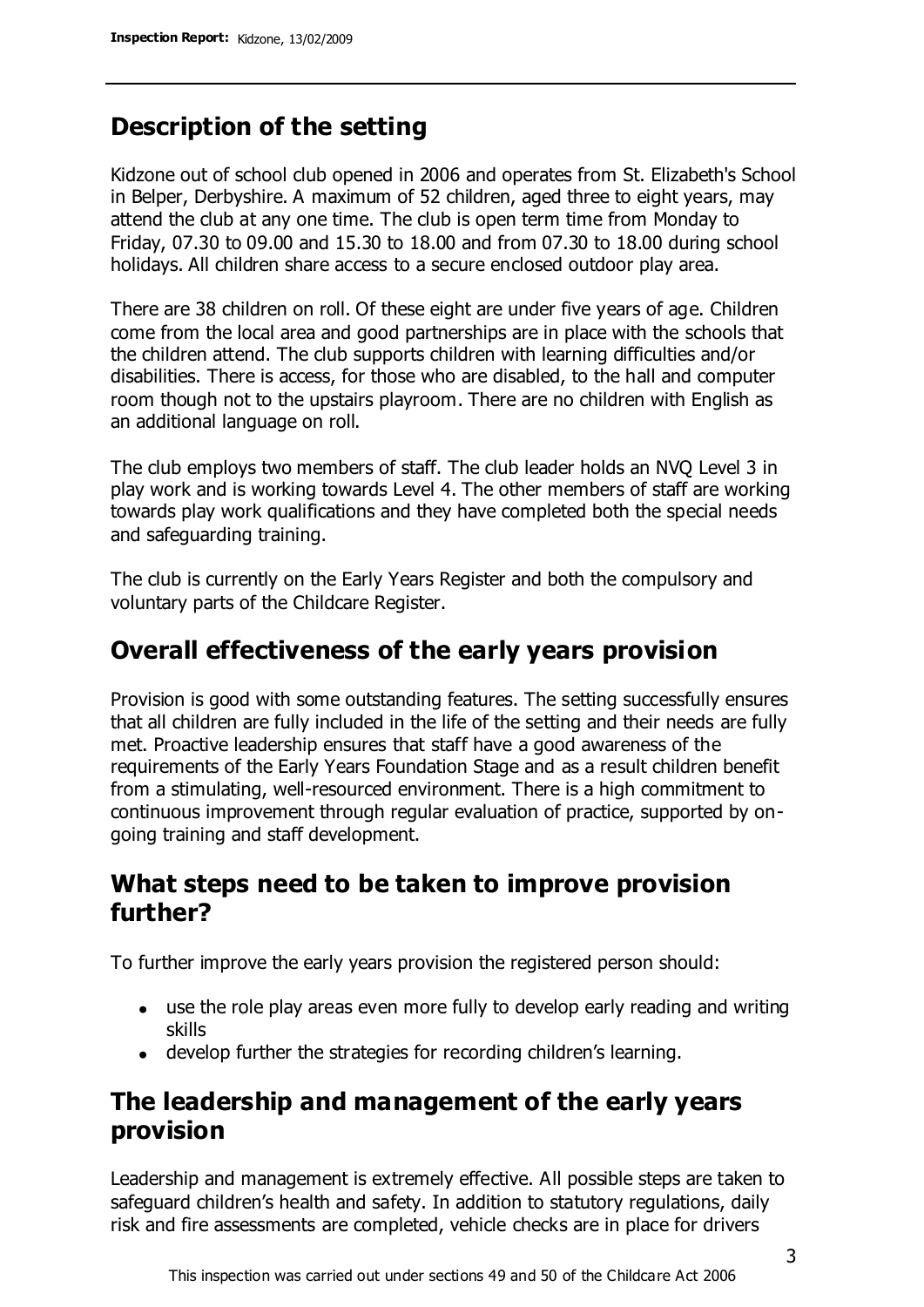collecting children from other schools, and staff are given very clear guidance on systems and procedures so that policy is consistently put into practice. As a result children enjoy their time at the setting and are safe and secure. Processes for selfevaluation are very strong and areas for development clearly identified and addressed. Children and parents contribute through regular discussions and questionnaires. The suggestions board where children can communicate their ideas for equipment, trips and activities is used well so that children have a strong sense of ownership and responsibility for decisions about areas for improvement. Relationships between staff, children, parents and schools are excellent. Information about children's learning and development is shared regularly with the school to ensure continuity and establish an effective partnership. This means that staff can react sensitively to children's daily life in school. Regular newsletters keep everyone fully informed about activities and events. Staff development is a very high priority. Systems are in place for appraisal and mentoring after initial induction training and the staff give a high profile to the Early Years Foundation Stage 'Principles and Practice'. They responded quickly and efficiently to the recommendation from the last inspection and current systems effectively support an ethos of continuous improvement.

### **The quality and standards of the early years provision**

Children's welfare is a high priority at Kidzone. Movement from school to the club is carefully managed. This ensures that information is collected from teachers and parents and any changes to arrangements noted. Key worker arrangements are in place for the children under five and this contributes to the safe, secure atmosphere which these children enjoy. The children take pleasure from their healthy snack together and the family ethos is promoted well through the celebration of special events such as birthdays.

Kidzone is very well-resourced and children have access to a wide range of well maintained, stimulating play equipment to support their learning. There is space for quiet relaxation where children can read the books provided. The outdoor environment is well used, and the children talk enthusiastically about going on a walk in the dark using torches. Planning shows both regularly provided activities such as drawing, puzzles and play dough alongside daily focused activities. Each session begins with a free play time which allows children to settle well and have time to talk about their day. Their involvement in making choices when the club buys new equipment means that they take particularly good care of the resources. Behaviour is very good. Children share materials, respect each other and work very well together. Good arrangements with the school mean that physical play equipment can be used in the main hall and the children say that, along with the parachute, these are favourite activities. This helps their health by keeping them fit and active. Opportunities for creative activity are carefully planned so that children systematically develop their cutting and sticking skills. Displays show work relating to Chinese New Year and welcome notices at the door are in a range of languages. This helps children to understand about different cultures. Provision for imaginative play is good with a home corner, shop area and dressing up materials. However, there scope to use these activities even more to promote children's basic skills. For example, through the introduction of reading materials such as magazines and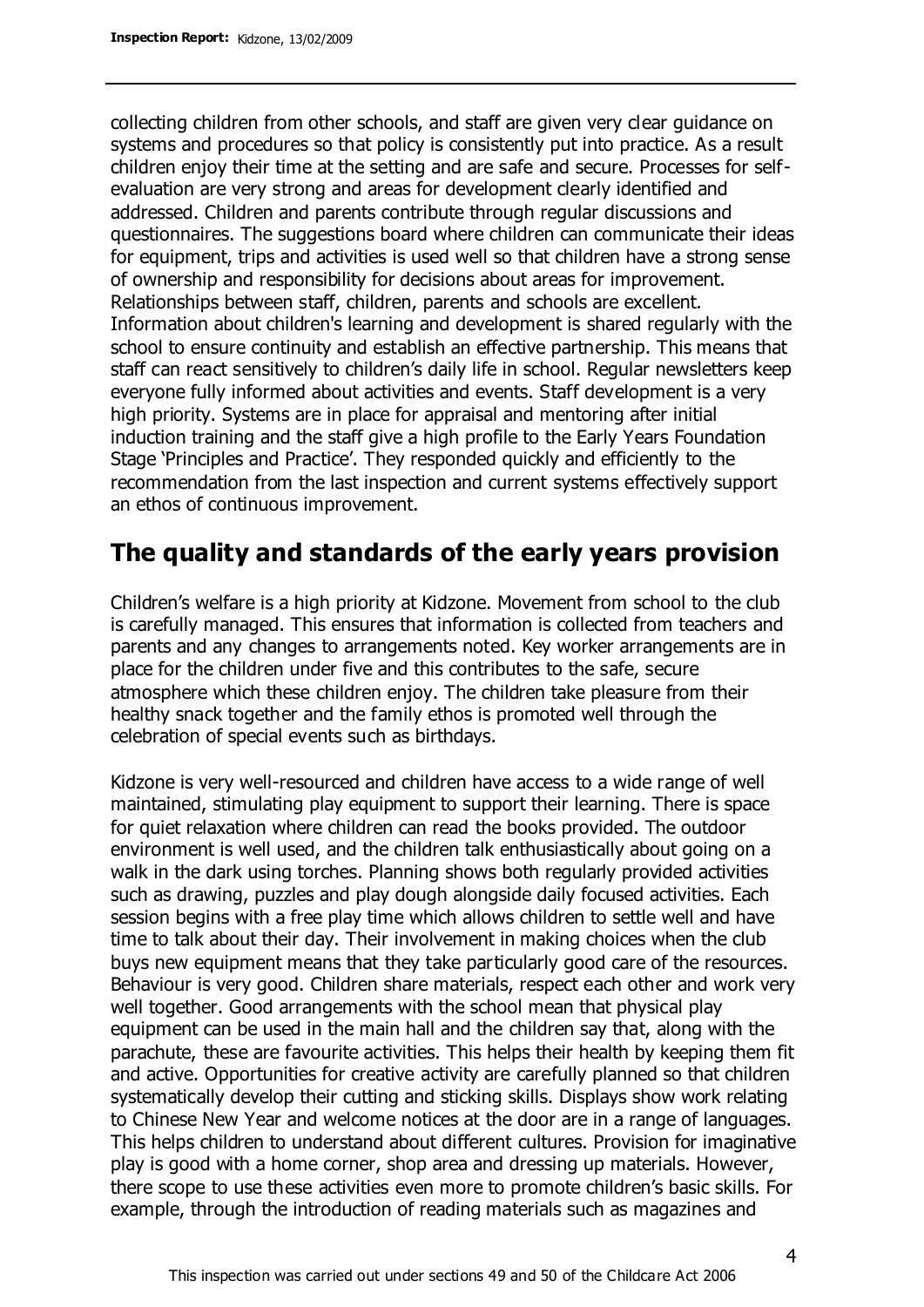equipment that encourages them to learn to write.

Staff make good use of photographs to illustrate children's learning and displays of these provide good opportunities for children to think about what they have been doing and reflect on learning. Recent developments in assessing and recording progress include the introduction of children's diaries which record accounts of significant events. These provide parents with useful information about their child's time in Kidzone and the children also enjoy sharing them. However, the information recorded is not yet detailed enough for them to support staff in systematically planning for the next steps in children's learning.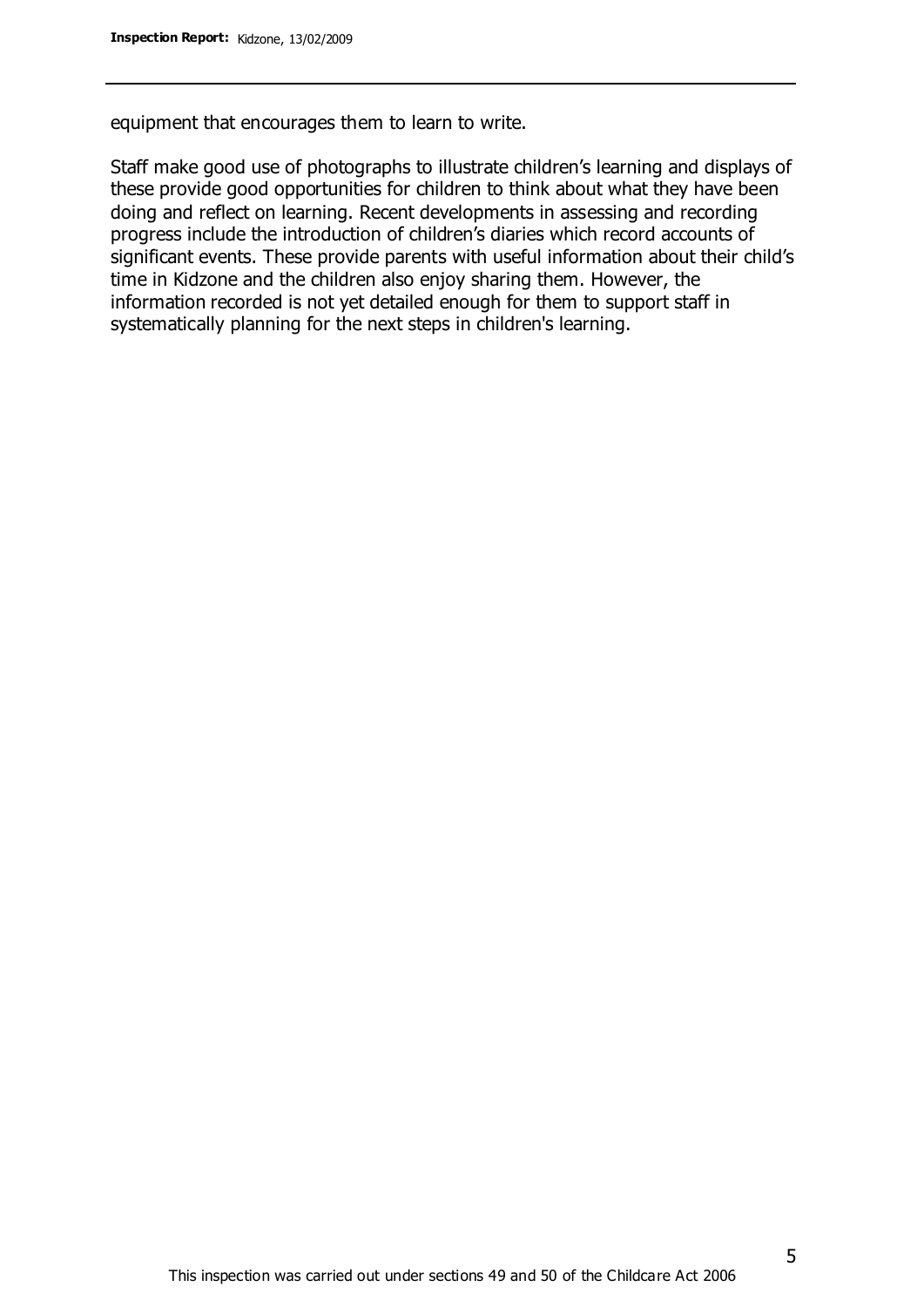## **Annex A: record of inspection judgements**

#### **The key inspection judgements and what they mean**

Grade 1 is Outstanding: this aspect of the provision is of exceptionally high quality Grade 2 is Good: this aspect of the provision is strong Grade 3 is Satisfactory: this aspect of the provision is sound Grade 4 is Inadequate: this aspect of the provision is not good enough

### **Overall effectiveness**

| How effective is the provision in meeting the needs<br>of children in the Early Years Foundation Stage? |  |
|---------------------------------------------------------------------------------------------------------|--|
| How well does the provision promote inclusive practice?                                                 |  |
| The capacity of the provision to maintain continuous                                                    |  |
| improvement.                                                                                            |  |

### **Leadership and management**

| How effectively is provision in the Early Years               |  |
|---------------------------------------------------------------|--|
| <b>Foundation Stage led and managed?</b>                      |  |
| How effective is the setting's self-evaluation, including the |  |
| steps taken to promote improvement?                           |  |
| How well does the setting work in partnership with parents    |  |
| and others?                                                   |  |
| How well are children safequarded?                            |  |

### **Quality and standards**

| How effectively are children in the Early Years<br><b>Foundation Stage helped to learn and develop?</b> |               |
|---------------------------------------------------------------------------------------------------------|---------------|
| How effectively is the welfare of children in the Early                                                 | ר             |
| <b>Years Foundation Stage promoted?</b>                                                                 |               |
| How well are children helped to stay safe?                                                              |               |
| How well are children helped to be healthy?                                                             |               |
| How well are children helped to enjoy and achieve?                                                      |               |
| How well are children helped to make a positive                                                         | $\mathcal{P}$ |
| contribution?                                                                                           |               |
| How well are children helped develop skills that will                                                   |               |
| contribute to their future economic well-being?                                                         |               |

Any complaints about the inspection or report should be made following the procedures set out in the guidance available from Ofsted's website: www.ofsted.gov.uk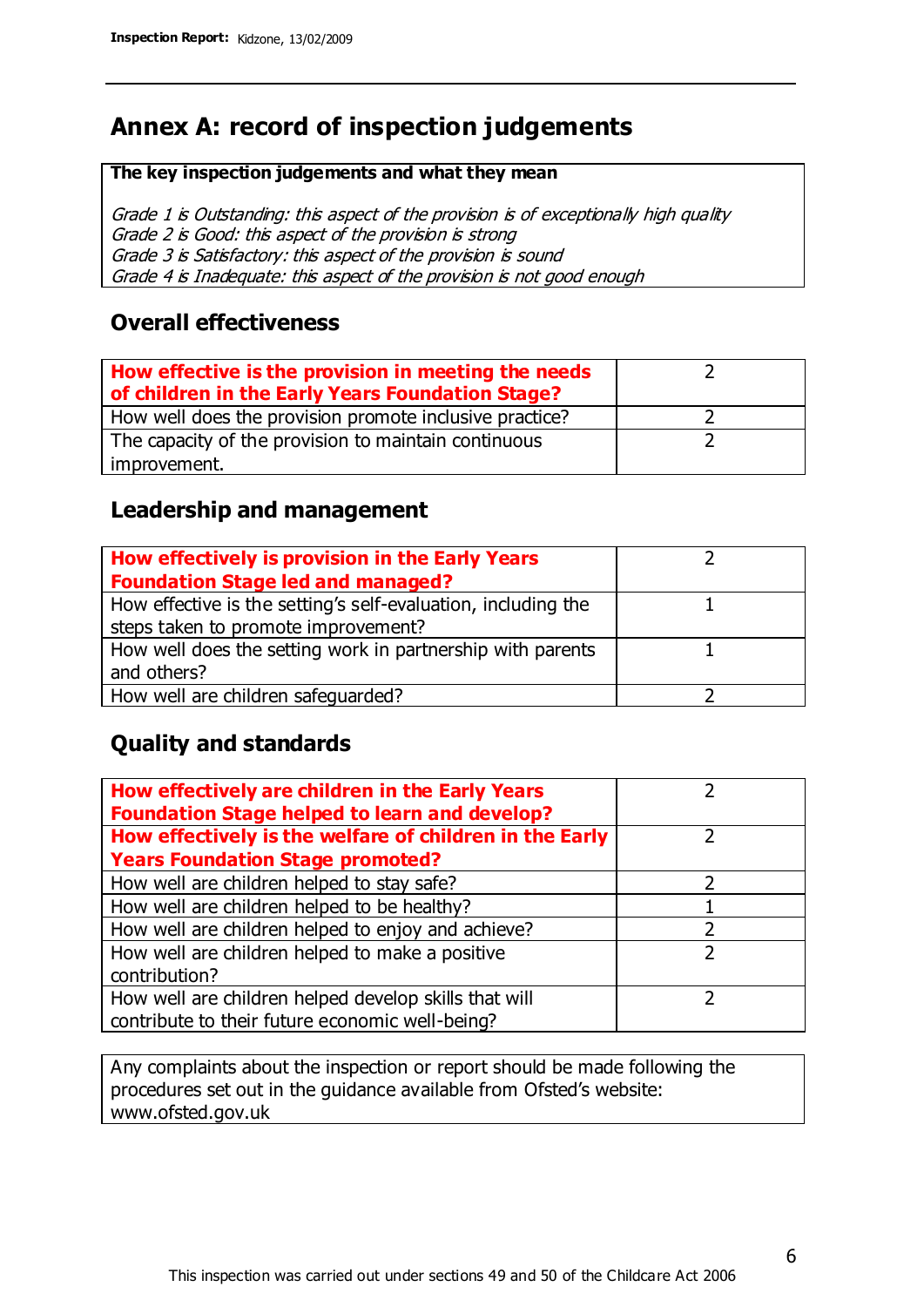# **Annex B: the Childcare Register**

| The provider confirms that the requirements of the<br>compulsory part of the Childcare Register are: | Met |
|------------------------------------------------------------------------------------------------------|-----|
| The provider confirms that the requirements of the<br>voluntary part of the Childcare Register are:  | Met |